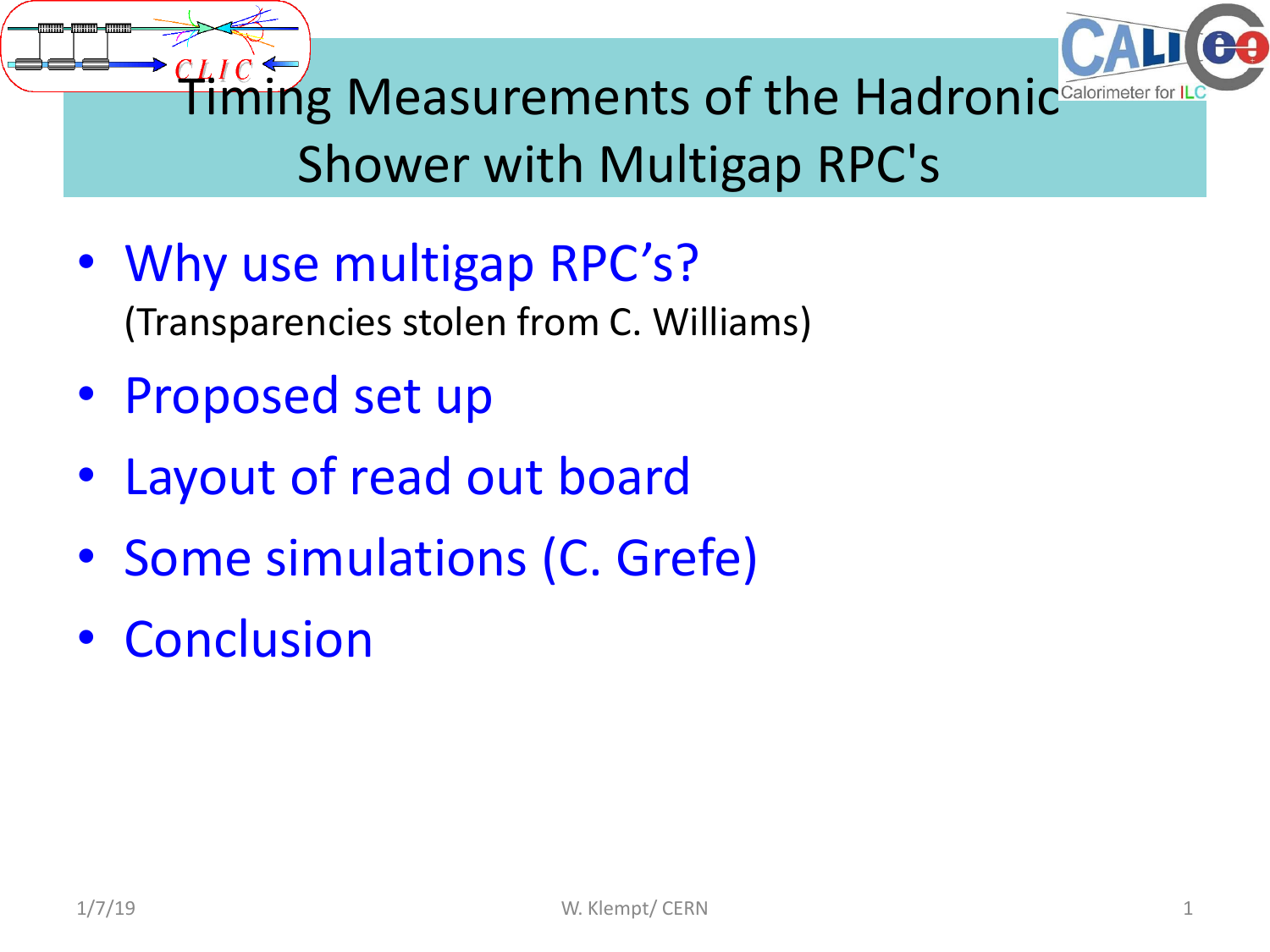

## Single Gap RPC



Electron avalanche grows according to Townsend law:  $N = N_0 e^{dX}$ 

Only avalanches that traverse full gas gap will produce detectable signals - only clusters of ionisation produced close to cathode important for signal generation

So only a few ionisation clusters (those created closest to cathode) take part in signal production - (2 mm gap RPC only ionising clusters within 0.25 mm of cathode can grow avalanches big enough to generate signal - if increase E field so that all clusters can grow big enough - we will have sparks - etc)

Calorimeter for IL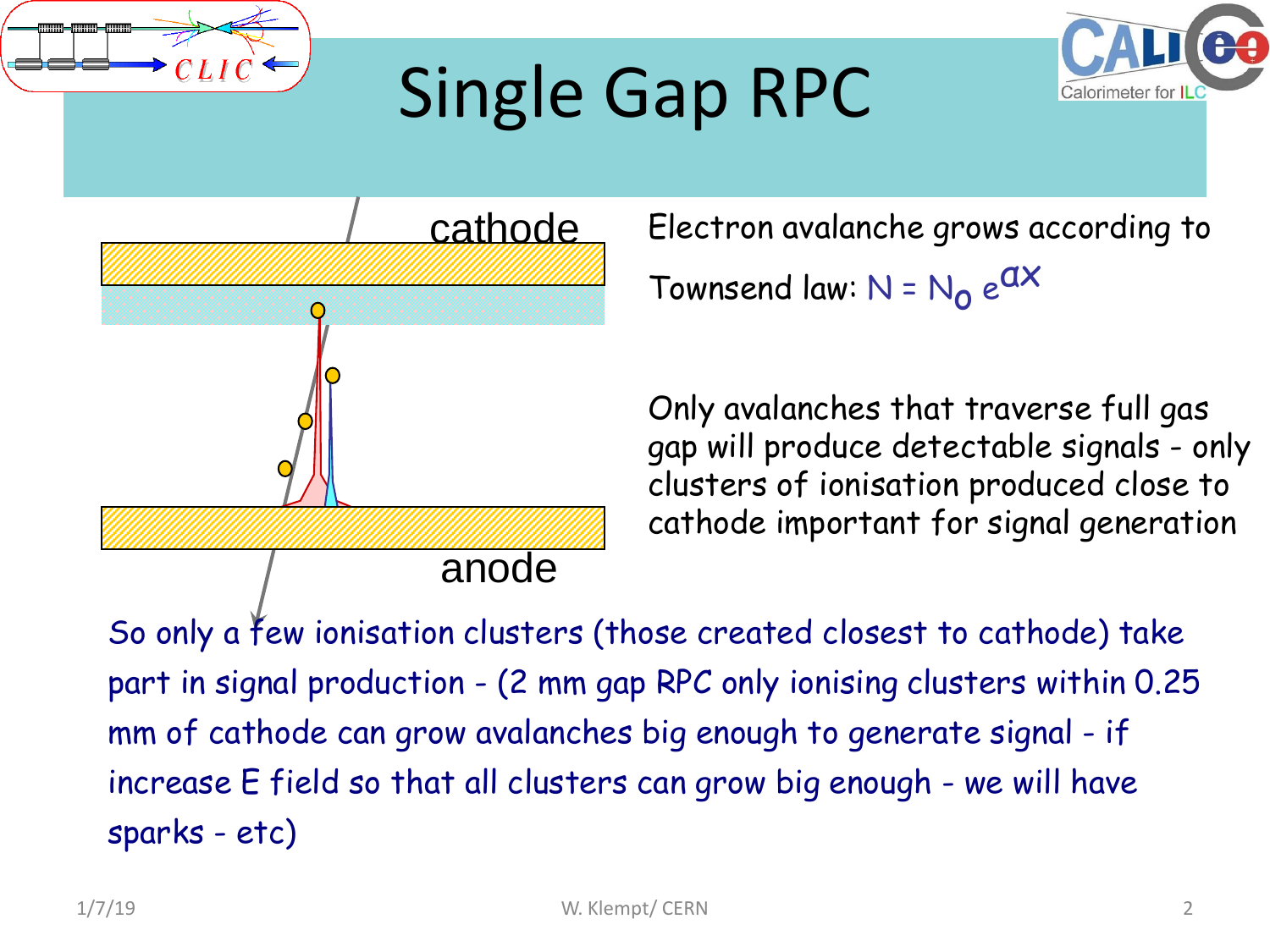

# Multigap RPC





resistive plates with voltage applied to external surfaces (all internal plates electrically floating)

Pickup electrodes on external surfaces (resistive plates transparent to fast signal)

Internal plates take correct voltage - initially due to electrostatics but kept at correct voltage by flow of electrons and positive ions - feedback principle that dictates equal gain in all gas gaps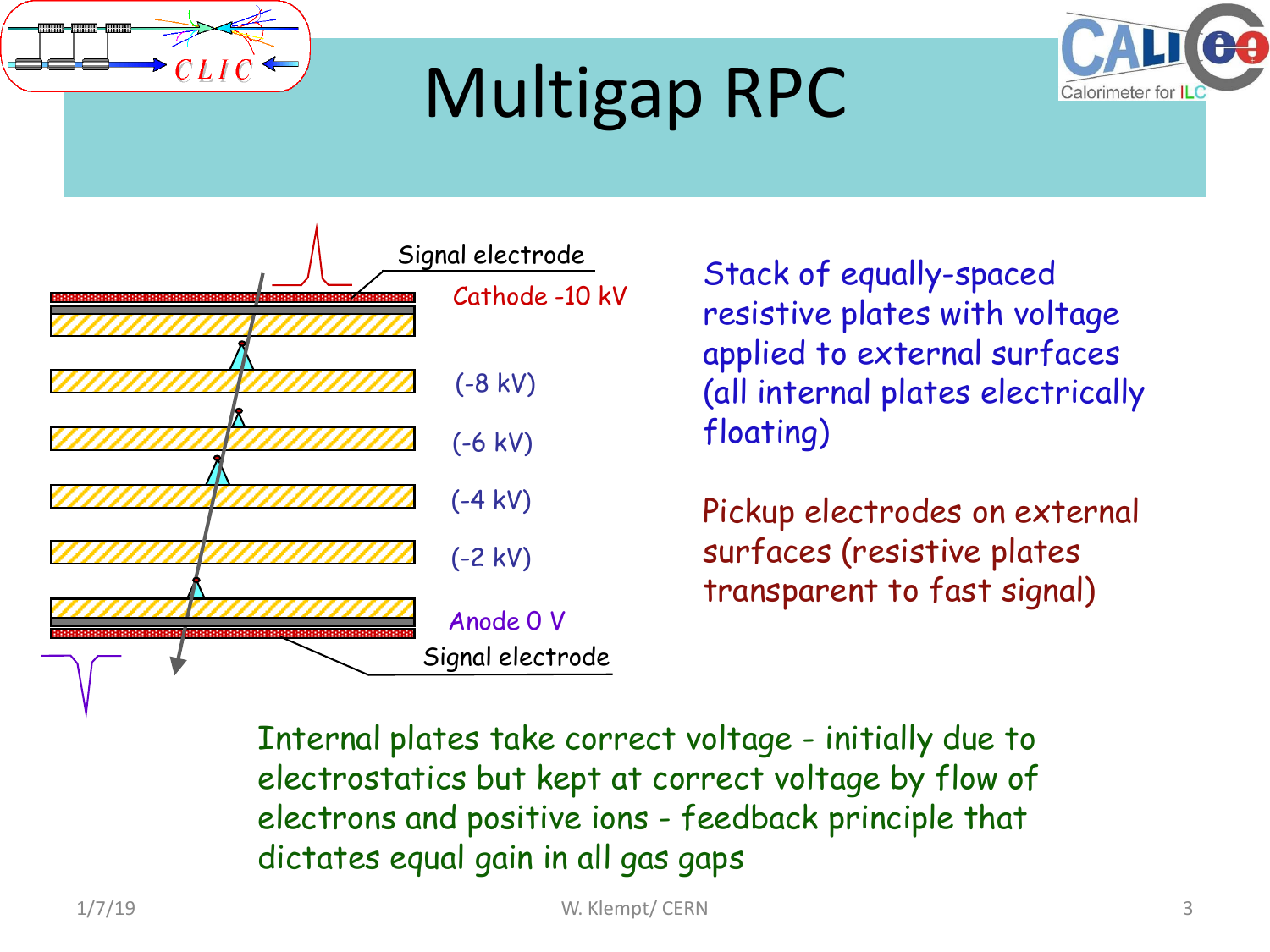



#### Effect of Small Mechanical Defaults

Gas gaps of small size need to be constructed with very tight mechanical tolerance to have uniform field. Can we build the big plates ( of detectors using normal techniques?

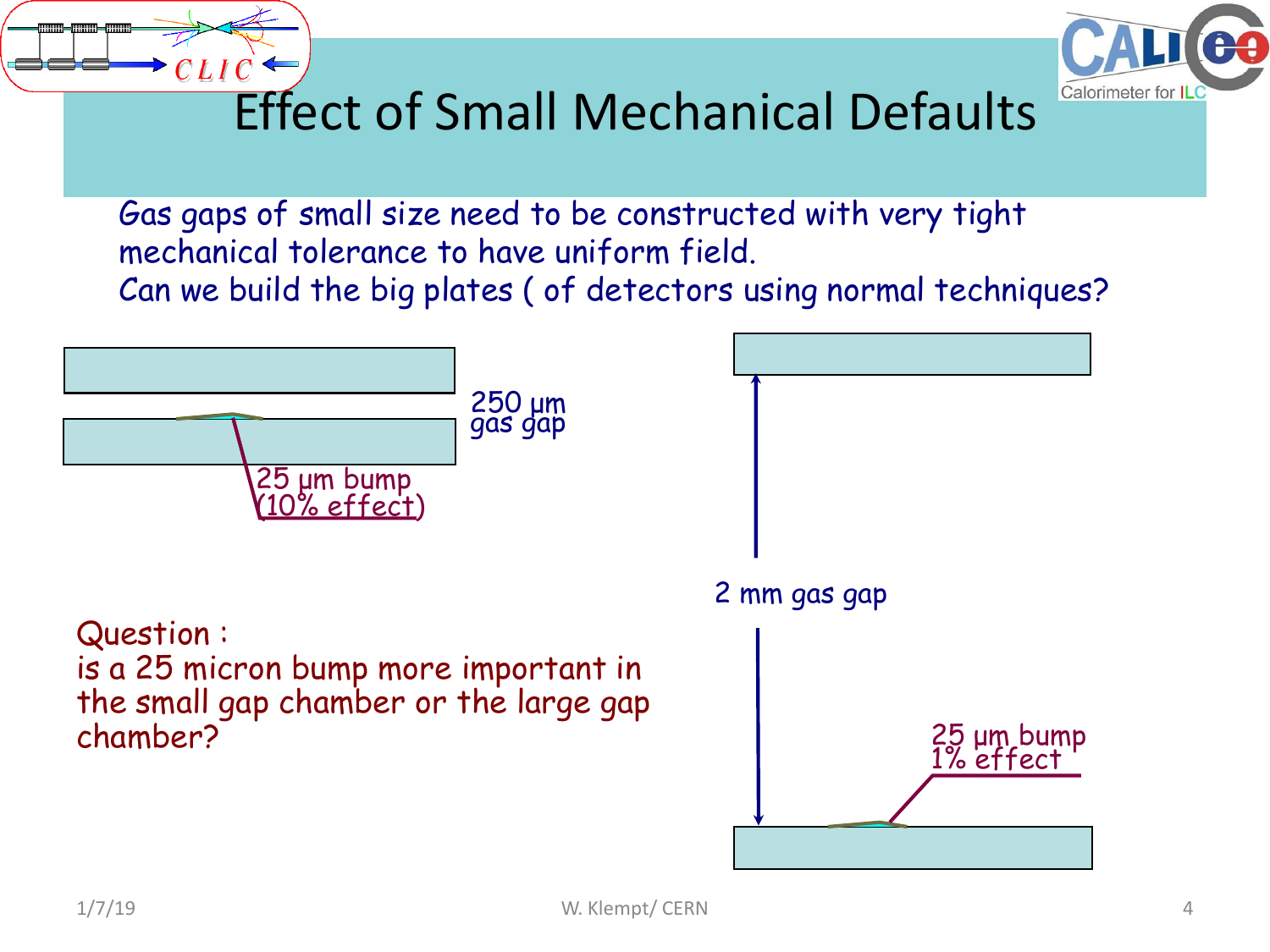

(~ 1% change in field - x5 change in gas gain)  $1/7/19$  what hope for 250 micron gas gaps? W. Klempt/ CERN  $5\,$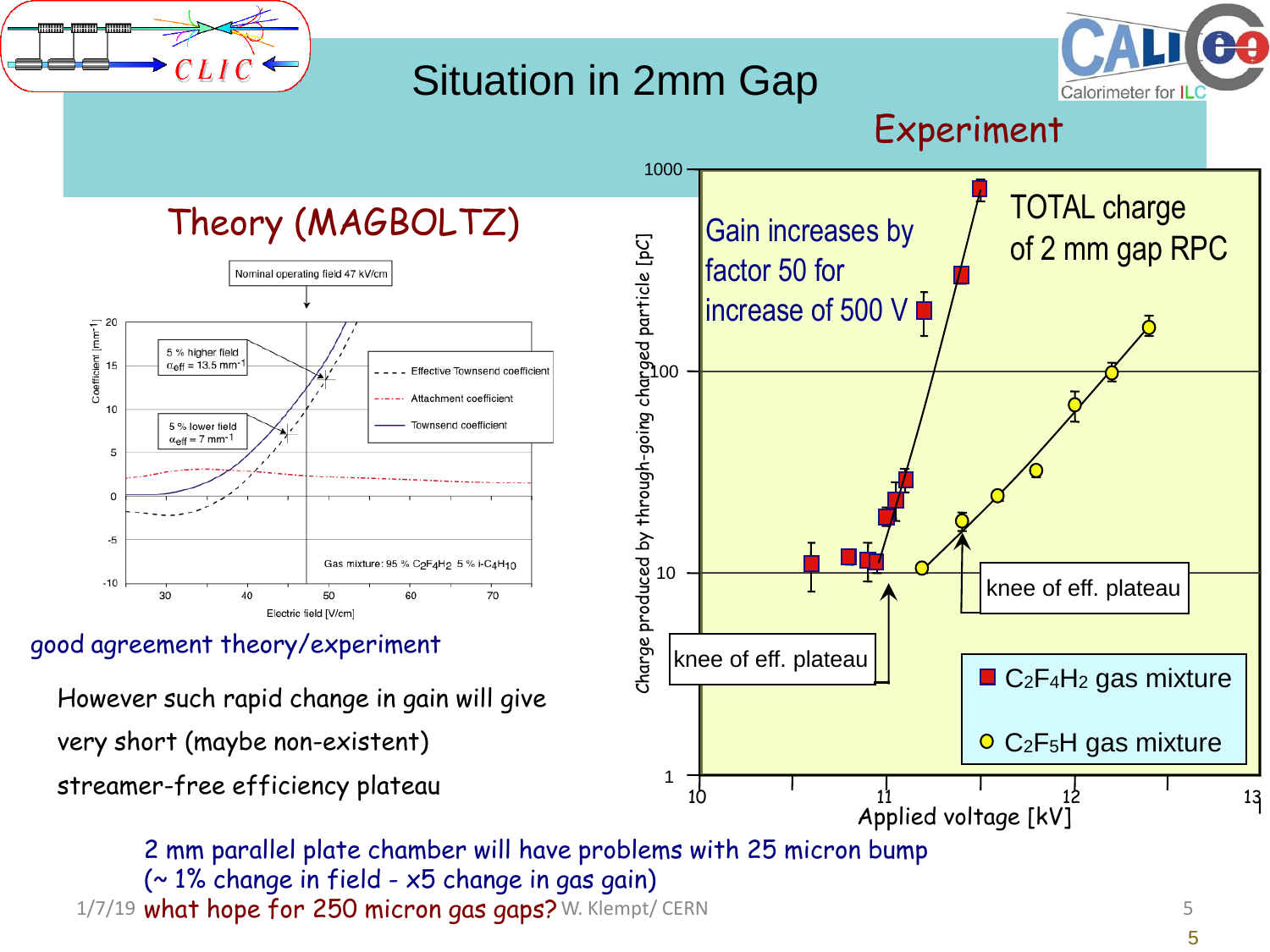

#### Situation in 250 μm Gap



#### Magboltz output for 90% C<sub>2</sub>F<sub>4</sub>H<sub>2</sub>, 5% SF<sub>6</sub> and 5% i-C<sub>4</sub>H<sub>10</sub>

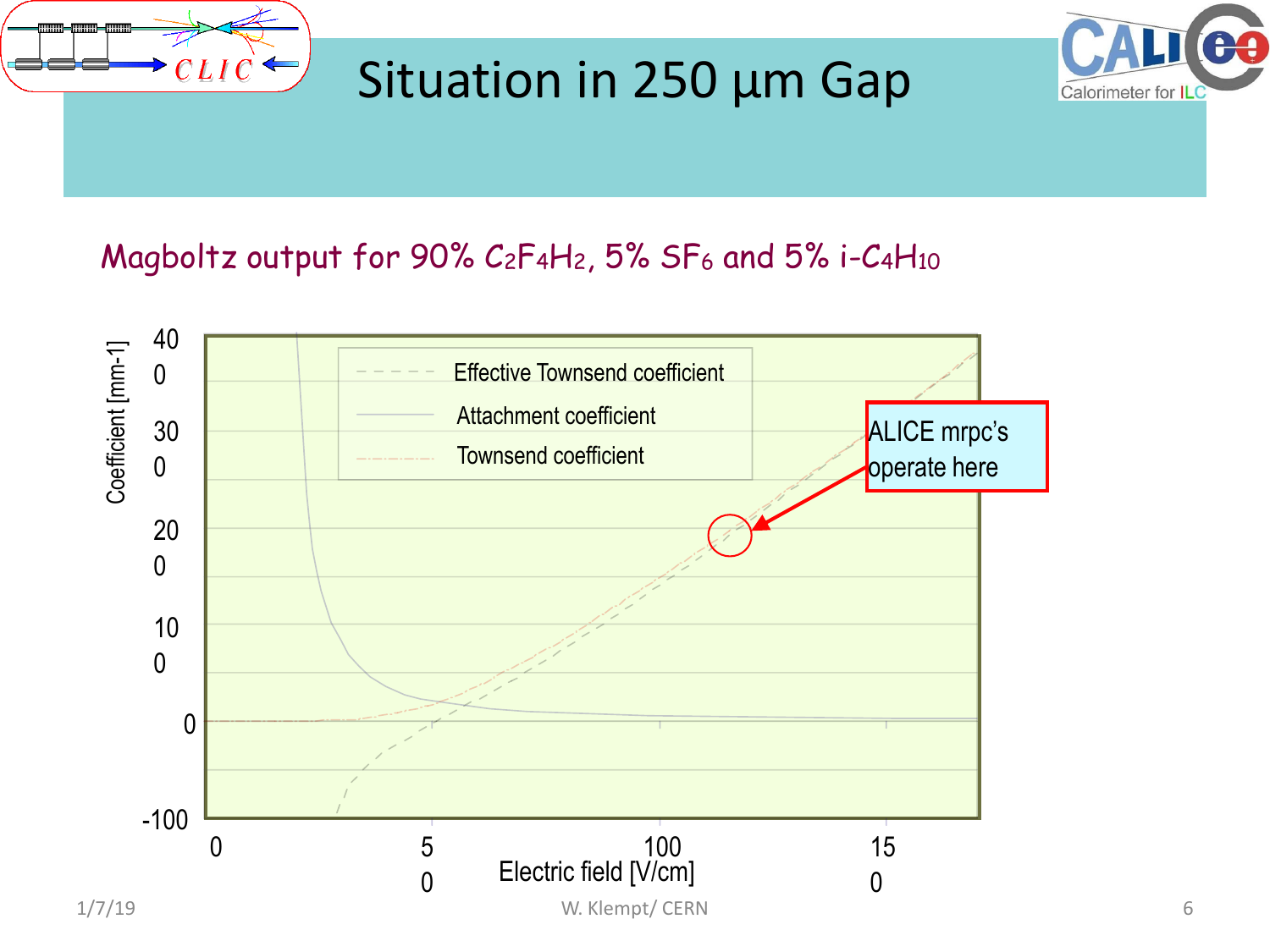

### Signal in Small Gap



Use MAGBOLTZ program to predict Townsend coefficient and attachment coefficient in gas mixture 90%  $C_2F_4H_2$ , 5% iso- $C_4H_{10}$  and 5% SF<sub>6</sub>. Result  $a = 173.4$  mm<sup>-1</sup> and  $n = 5.8$  mm for a 220 micron gap MRPC

Single electron avalanching across 220 μm gap would produce ~10<sup>14</sup> electrons ! (c.f. 10<sup>8</sup> needed for avalanche/streamer transition)

Number of electrons in avalanche

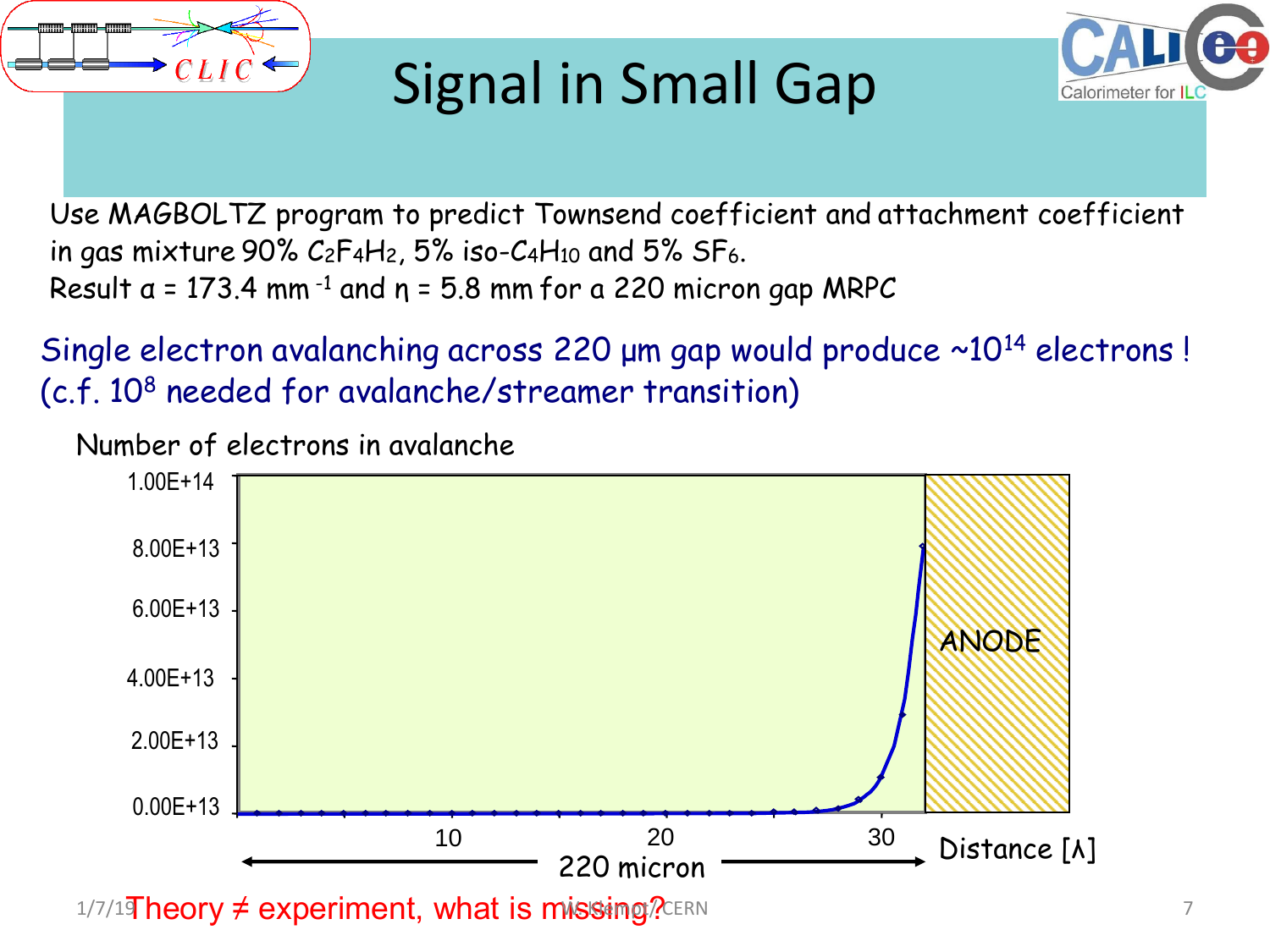

### Space Charge





As the 'avalanche' grows - every time an ionising collision creates an electron, there is also a positive ion created. Since the positive ion is heavy - it is stationary (in time scale of avalanche formation). The charge of these positive ions reduces the electric field seen by the electrons in the 'head' of the avalanche. i.e. Gas gain is reduced so avalanche grows to certain size and then growth slows down.

#### Small gas gaps

- field is higher
- avalanche is more dense
- space charge is more important

1/7/19 W. Klempt/ CERN 8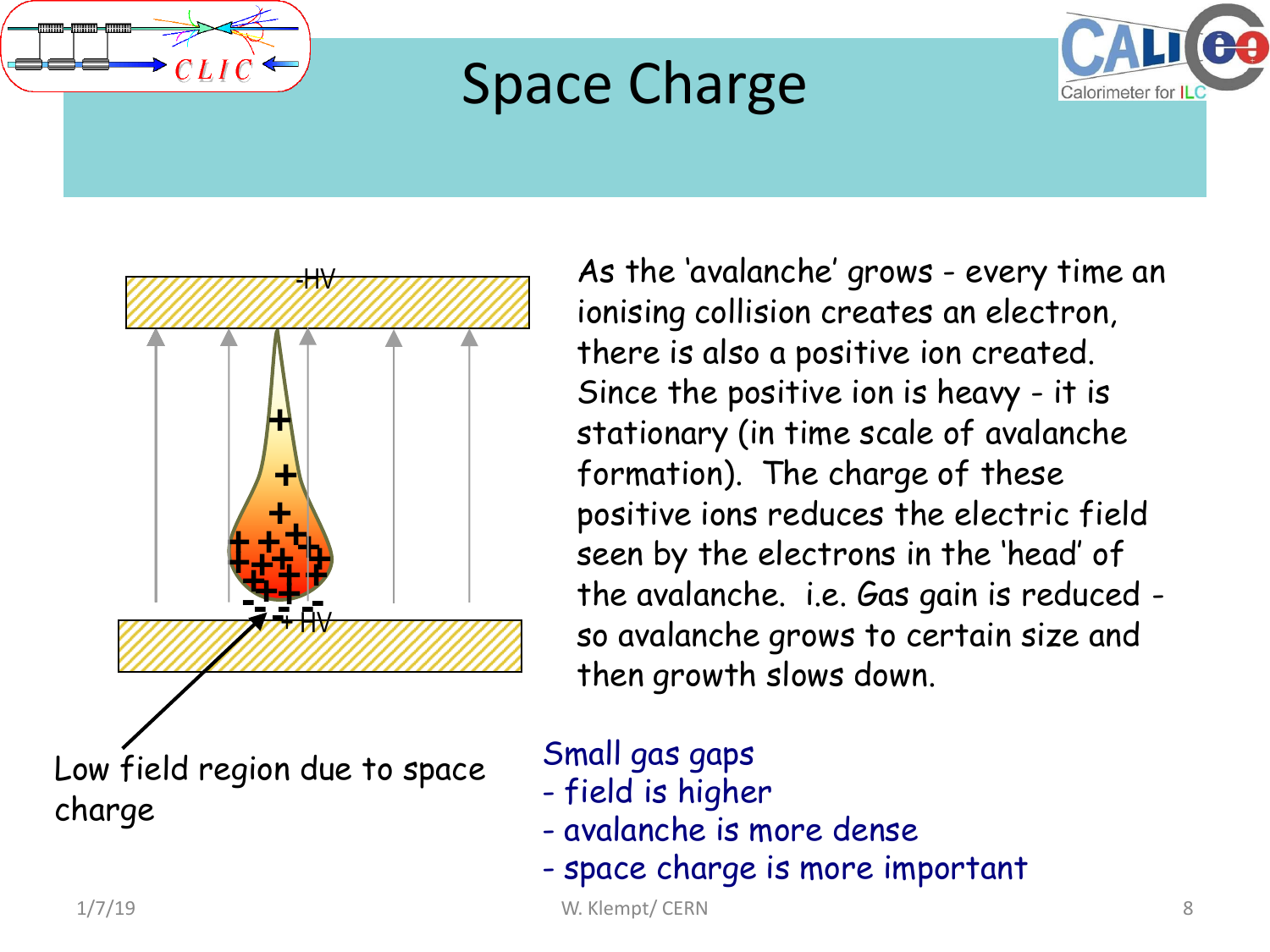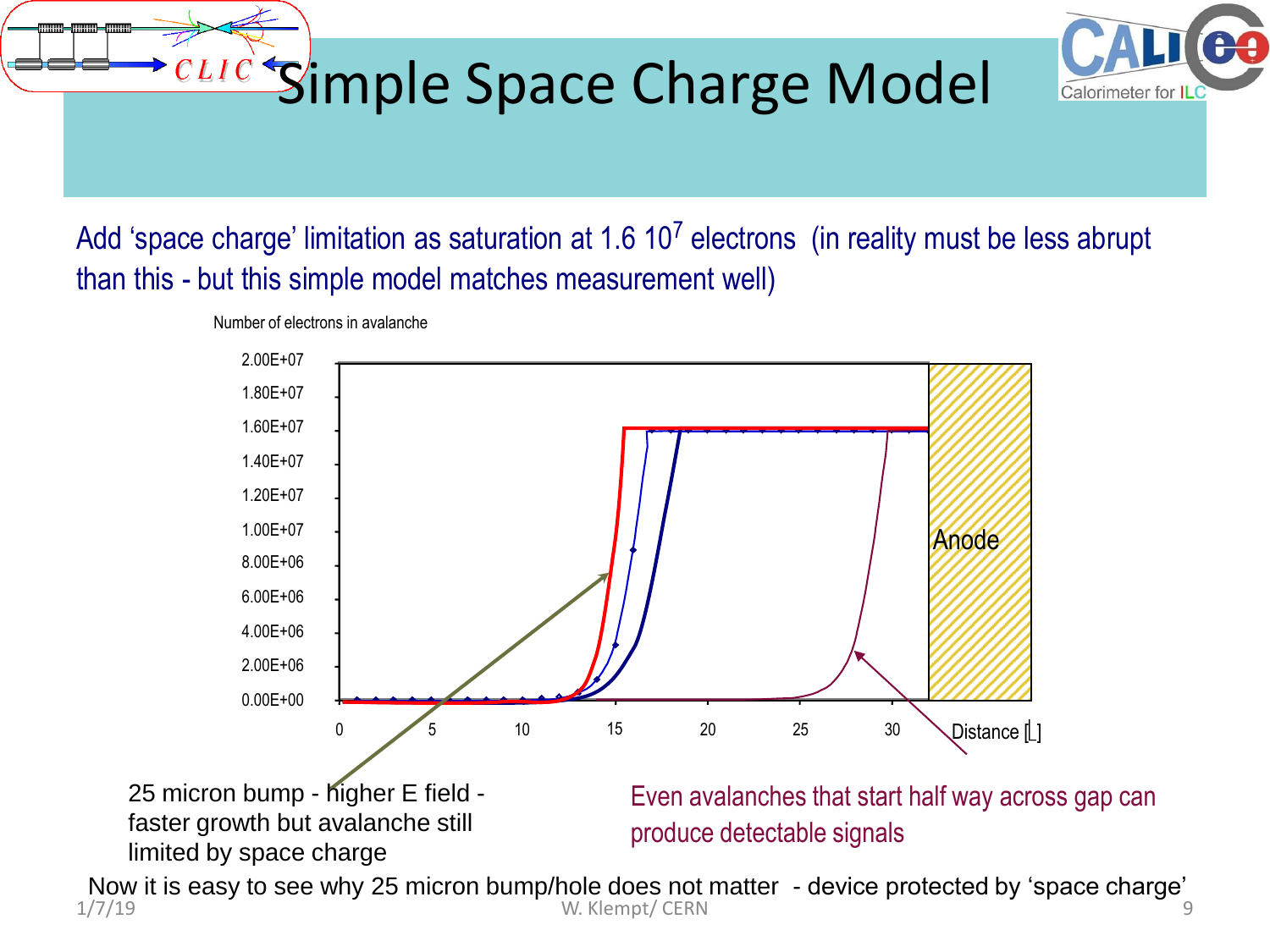



# $\frac{CLIC}{C}$ Complete Simulation

In reality life is a bit more complex but space-charge saturation effect happens

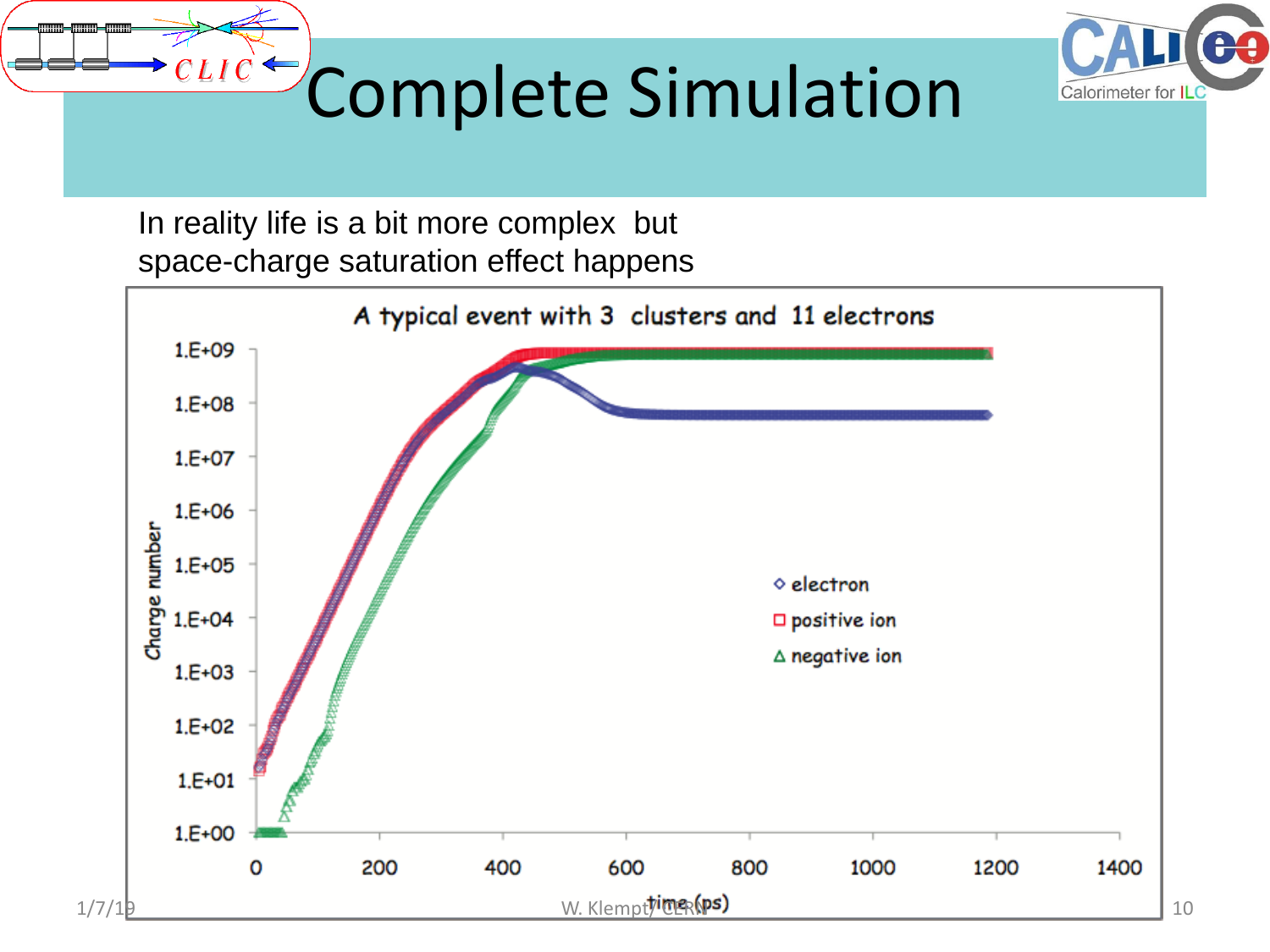### $\frac{CLIC}{C}$  Total Charge of Various RPC's



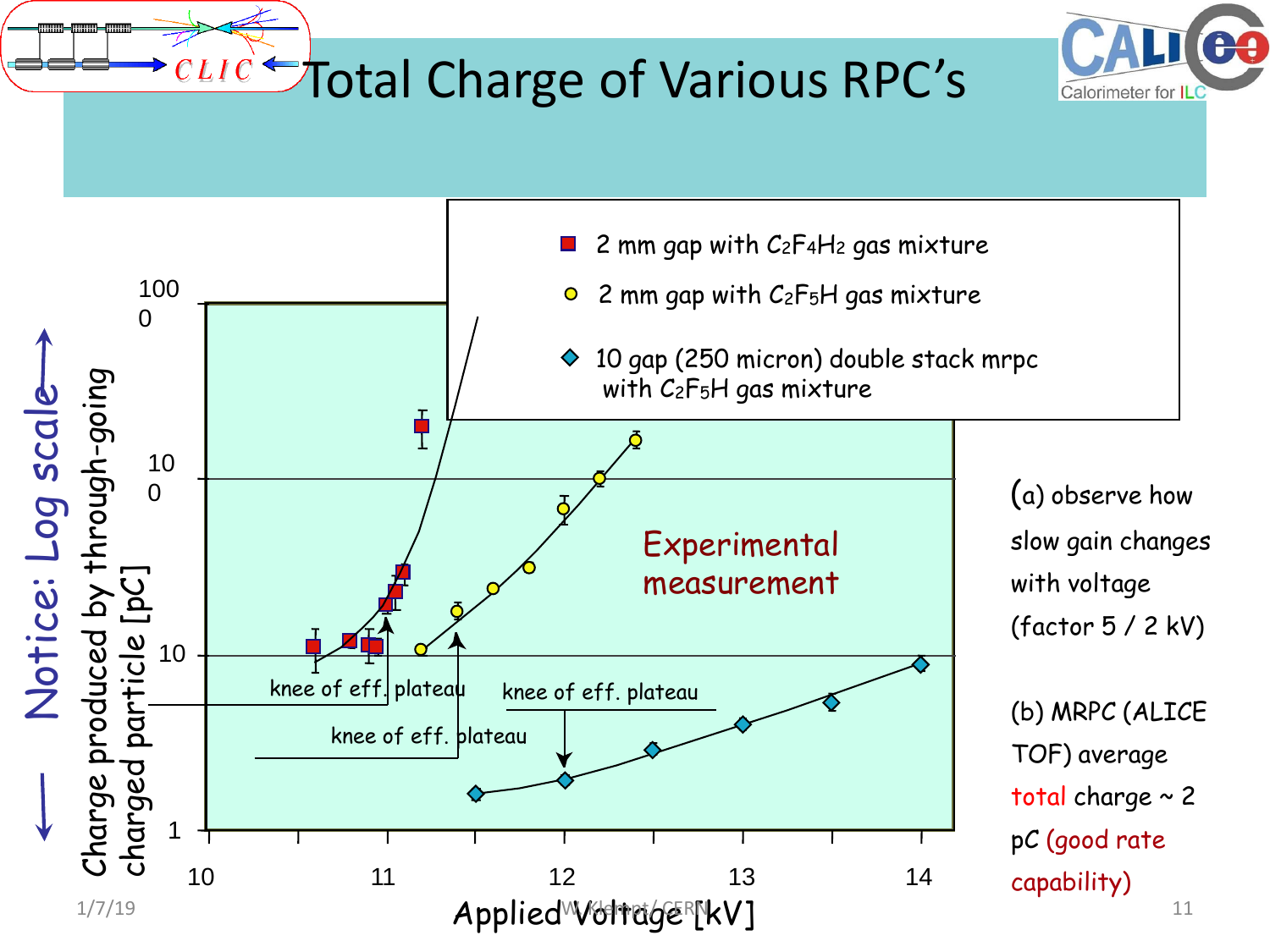



### $\overline{CLIC}$  Charge Distribution of one to many Avalanches

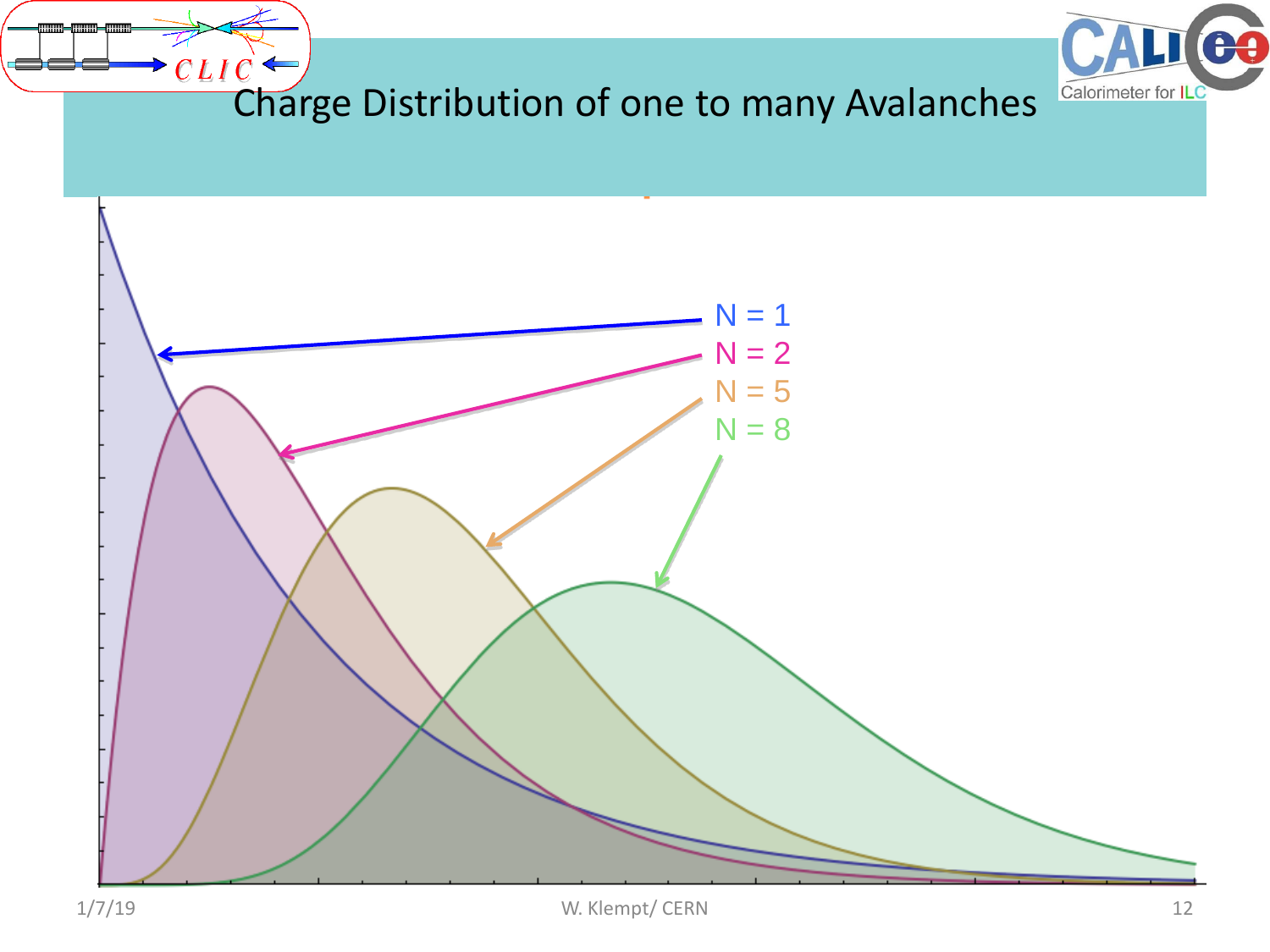



#### Advantages of Multi Gap RPC's

- Easy to build with many (and small) gas gaps (route to good timing)
- voltage applied only to outer surfaces of stack all inner glass plates electrically floating (easy to build)
- avalanche growth in small gas gaps dominated by space charge
	- this relaxes mechanical constraints on size of gas gaps
	- will increase efficiency
	- also increases the fraction of total charge that appears as a fast signal (improves rate capability)

- increases (dramatically) length of plateau. Chambers become much more stable.

• due to many separated avalanches charge spectrum gets more Gaussian => easier to set thresholds and timing resolution gets better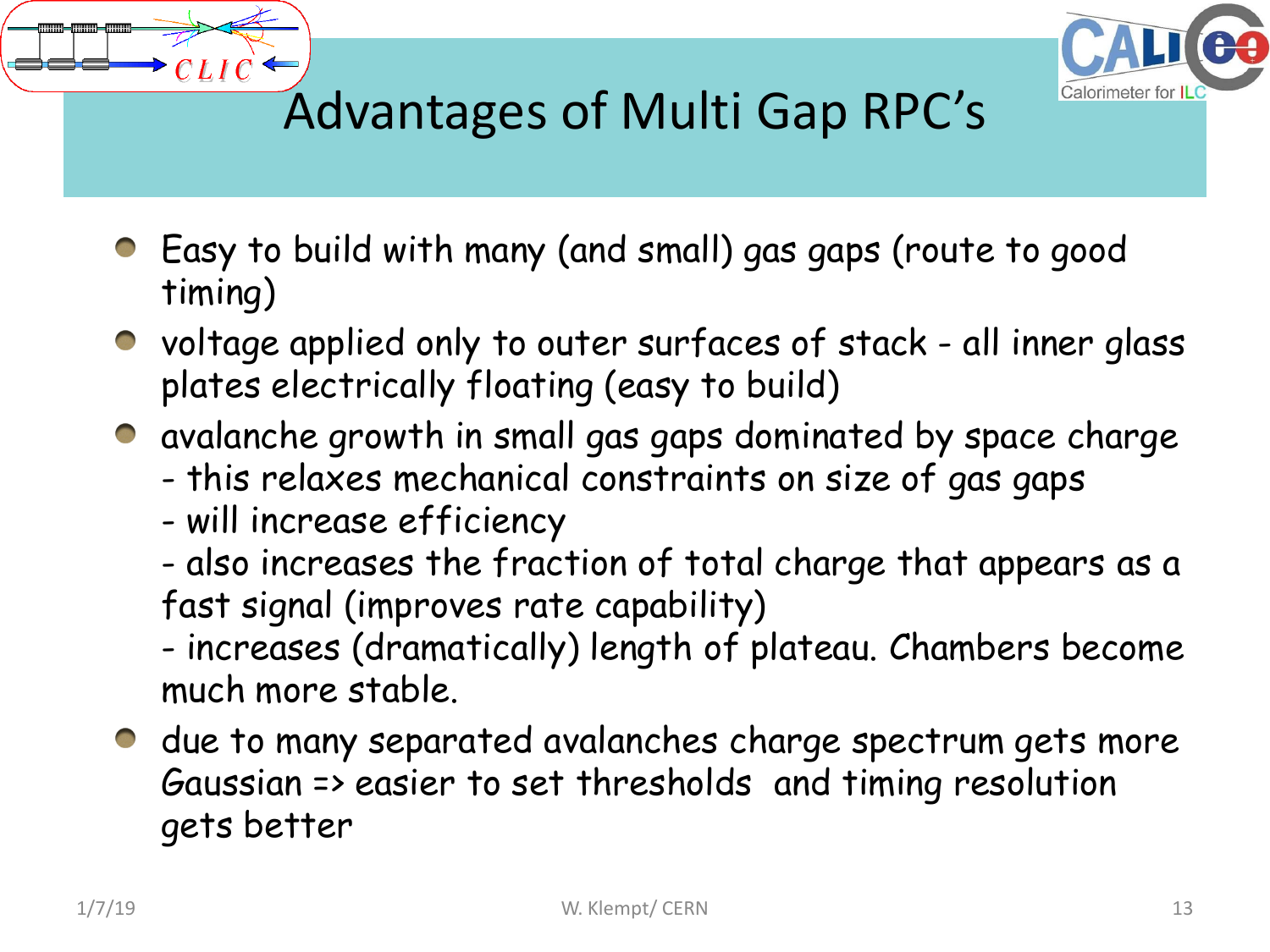

# Proposed Layout



- Start with 1 plane 300 x 300 mm<sup>2</sup> sensitive area
- Use a 4 gap MRPC  $4 \times 300 \mu m$  (gas gap)+ 5 x 400  $\mu m$  (float glass)
- Cell size  $12.5 x+12.5 mm<sup>2</sup>$  (total 576 channels)
- Equip in first run 128 channels TDC 100 ps bin,  $\Delta t \approx 200$ -300 ps
- Position in experiment : after scintillator stack, separated DAQ

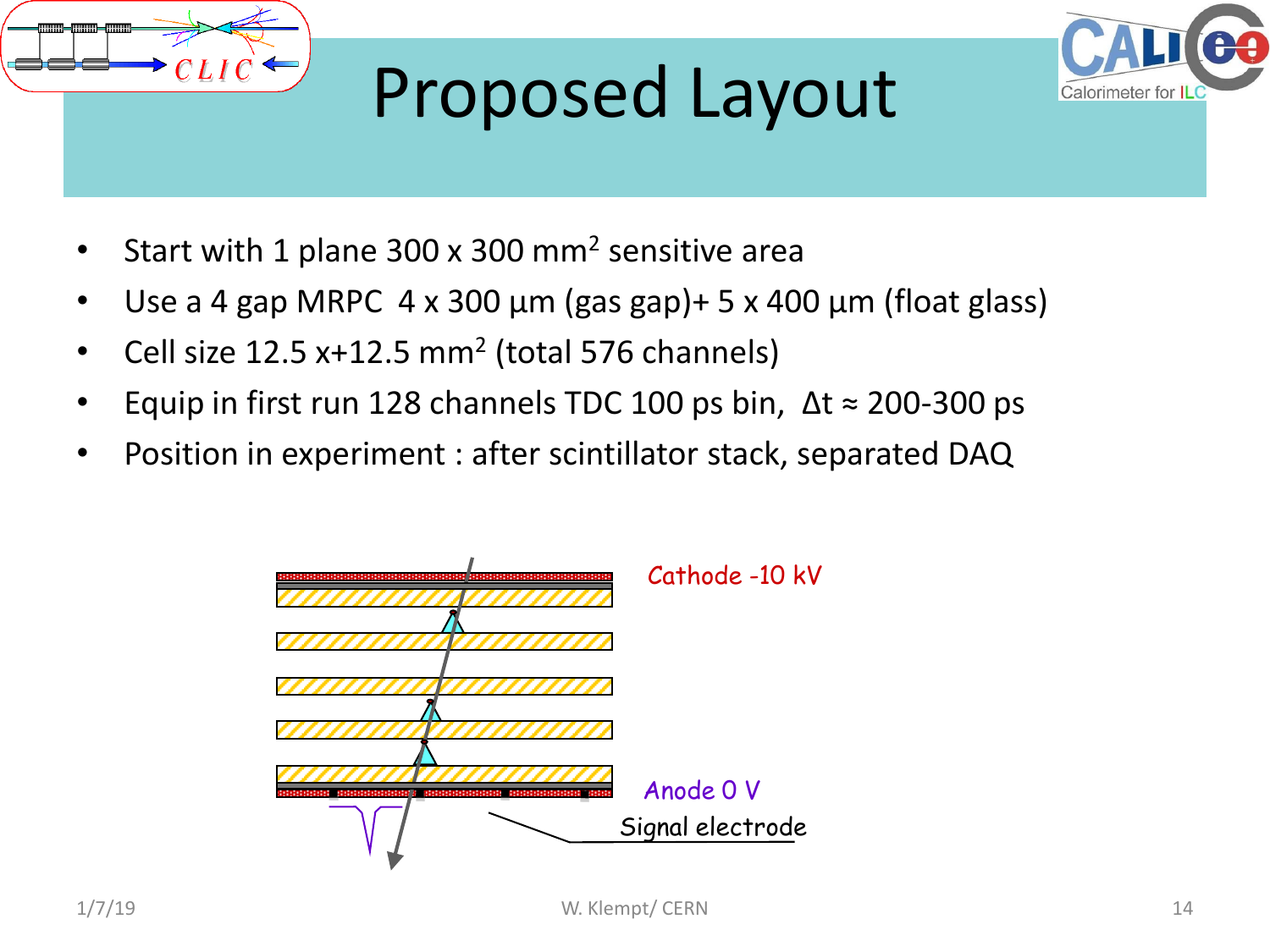

### Mechanical Layout



 $CLIC$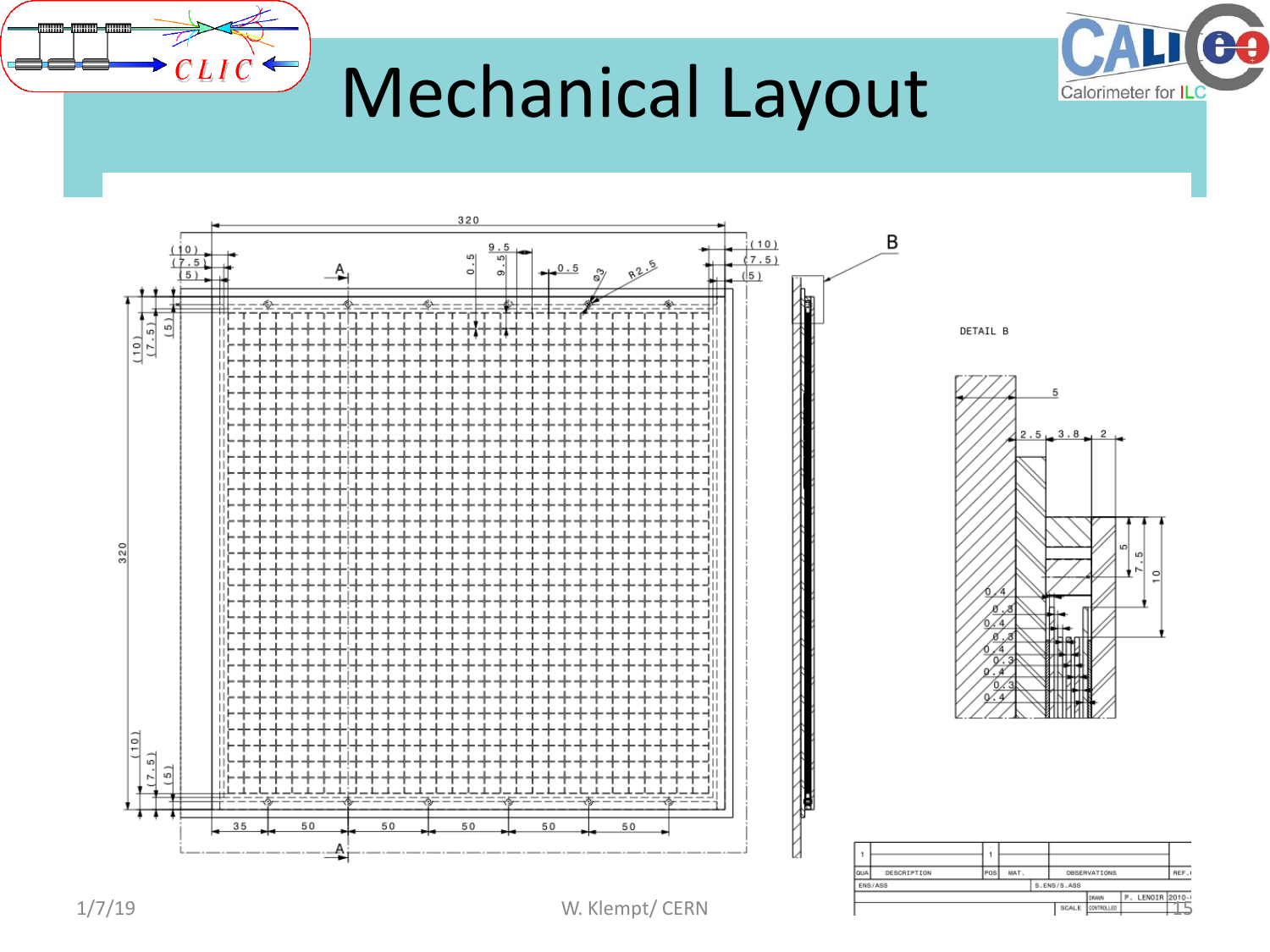

**READ-OUT**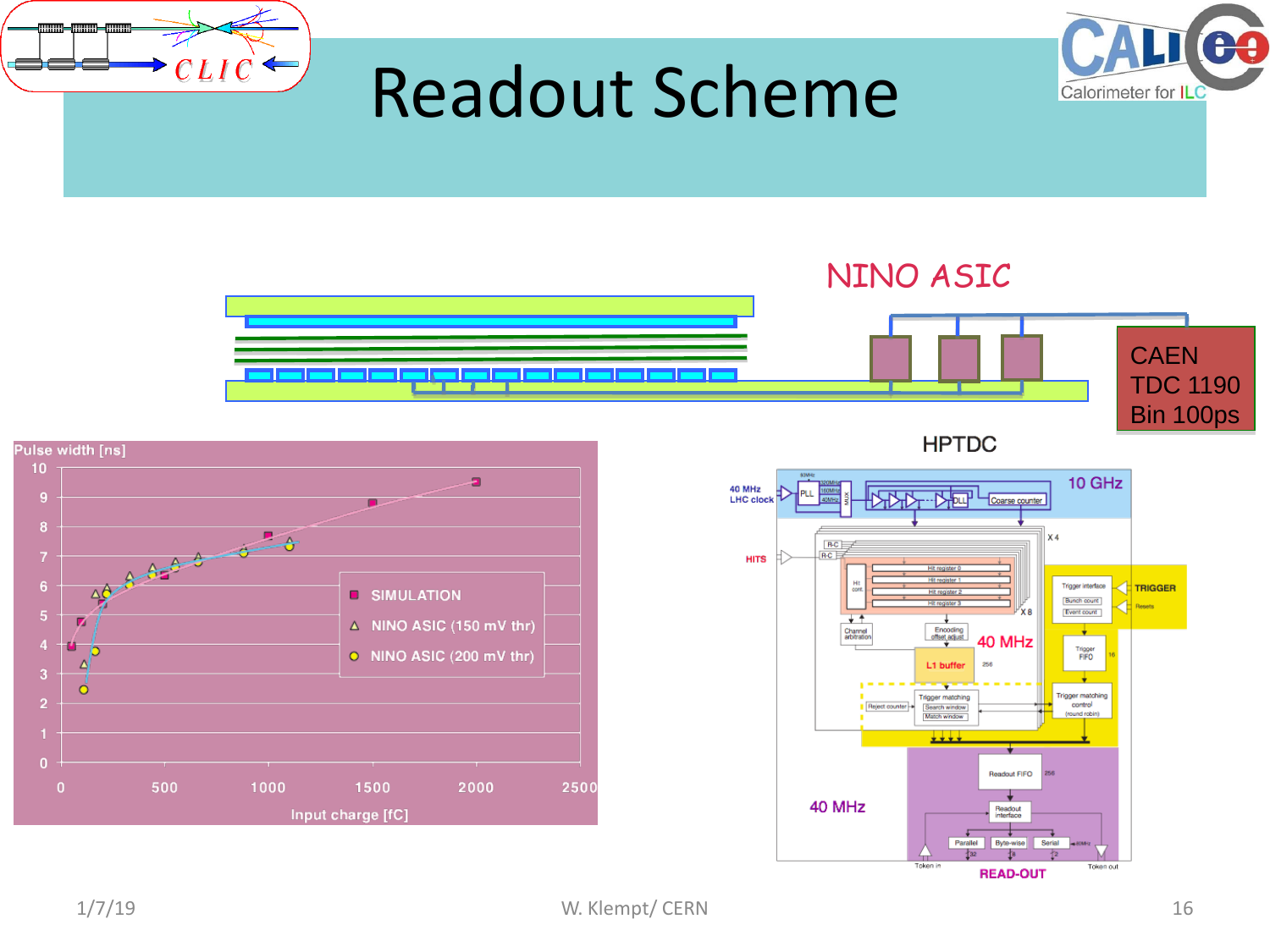

### Read Out Board



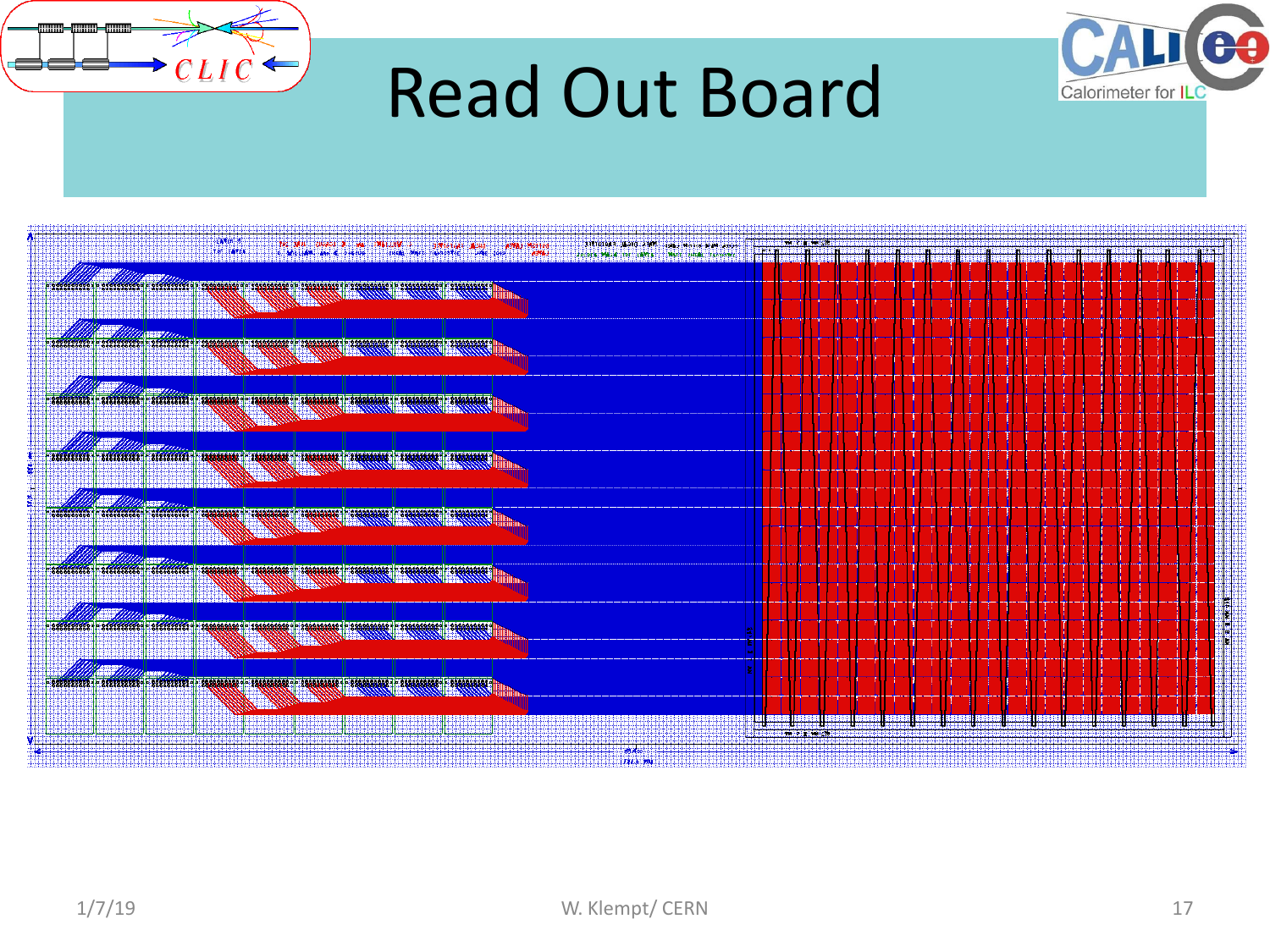D.C Simulations (very preliminary) Meter for ILe